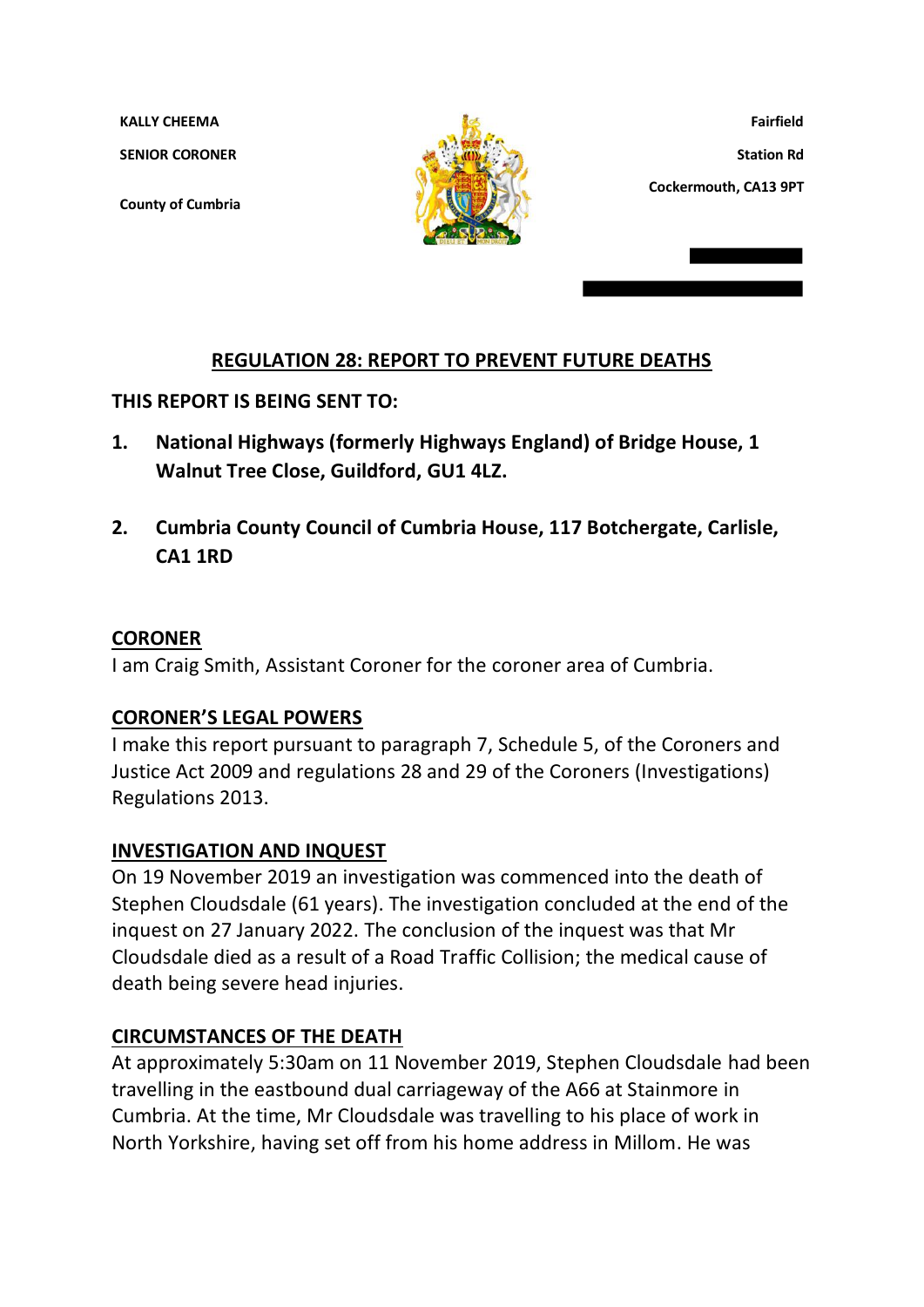familiar with the road and with the controls and handling of his vehicle (a Ford Fiesta) which he had owned for approximately two years.

At the time of the incident, it was dark, and it was raining heavily. As Mr Cloudsdale approached the Stainmore Café, which is set back from the dual carriageway to the left, he moved into the second lane of the dual carriageway in order to initiate an overtake of a vehicle travelling in the first lane. He was utilising his car's dipped beams at this time, and it is estimated that he was travelling at a maximum speed of 75 mph.

As Mr Cloudsdale approached the area of the central reservation connecting the east and westbound dual carriageways, he collided with the rear offside corner of an LGV which was positioned in the central reservation waiting to turn right onto the westbound carriageway. The rear offside corner of the LGV encroached into lane 2 of the eastbound carriageway by approximately 1 metre.

Mr Cloudsdale sustained non-survivable traumatic head injuries as a result of the collision and death was diagnosed at the scene at 5:50am.

The LGV had been parked overnight in the carpark of the Stainmore Café and the driver had set out to enter the westbound lane to begin his working day. The café is frequently used by LGV drivers, and the central reservation will be used by the drivers of such vehicles upon exiting the carpark in order to enter the westbound carriageway. The café does not remain open 24 hours a day and the premises are unlit after the daily close of business.

The inquest heard from a police officer who had prepared a collision investigation report and who had carried out a reconstruction of the incident utilising the LGV and a Ford Fiesta to simulate the positions of the vehicles at the time of the collision. The reconstruction was conducted during the hours of darkness to replicate the visibility conditions as far as possible.

It was determined from the evidence heard that:

- there is no lighting on the stretch of dual carriageway where the collision occurred;
- the national speed limit (70mph) applies to this stretch of carriageway;
- there does not appear to be sufficient or any signage warning of the dangers of large vehicles crossing the eastbound dual carriageway;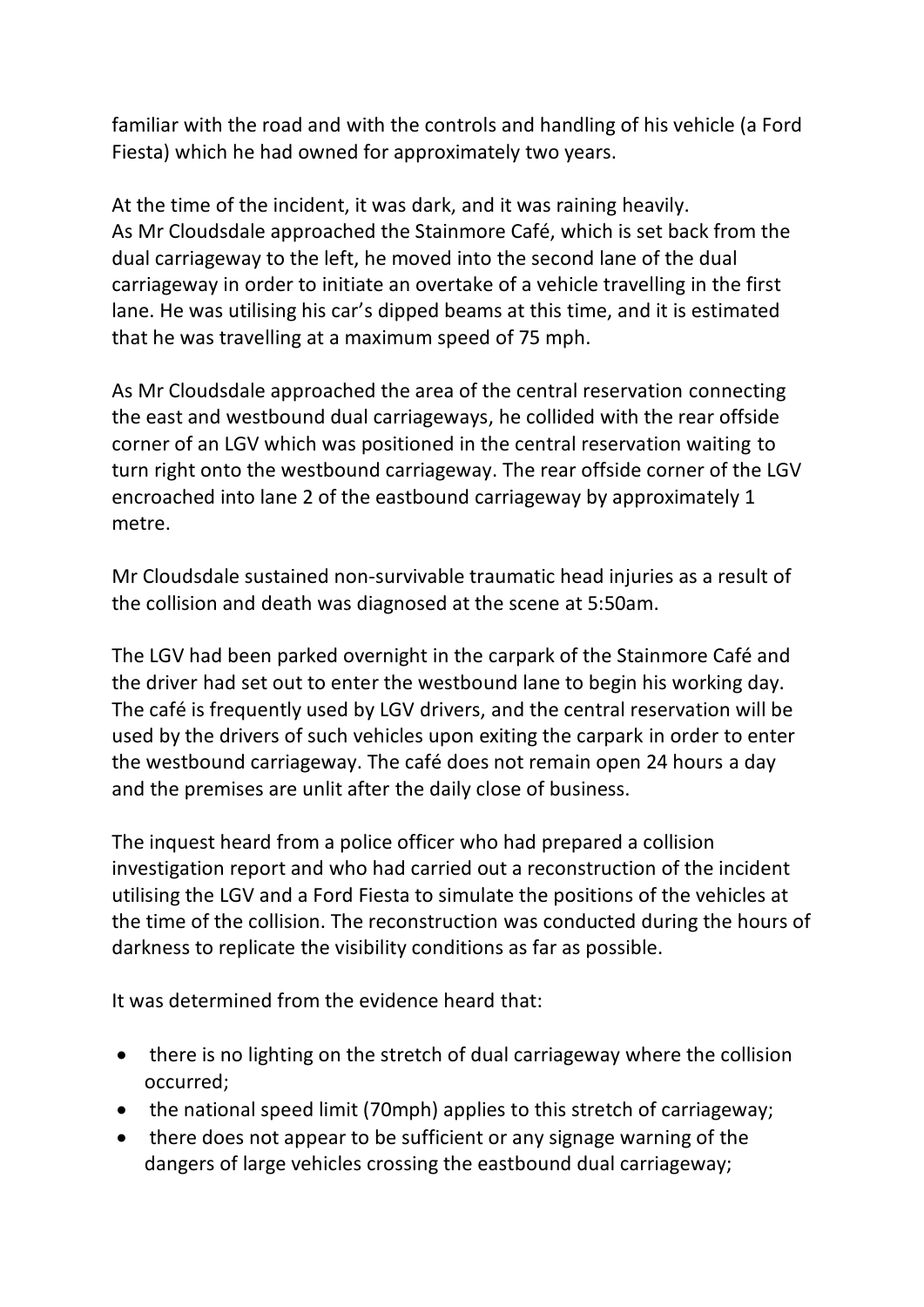- visibility would have been further hampered by the adverse weather conditions at the time of the collision;
- Mr Cloudsdale had been travelling at a maximum speed of 75mph at the time of the collision;
- the hazard lights/reflectors on the side of the LGV would have been visible to Mr Cloudsdale from a distance of 223.7 metres;
- at a distance of 223.7 metres, the hazard lights could easily be mistaken for lights in the opposing carriageway and that the outline of the LGV could not be seen at that distance when dipped beams were employed;
- the LGV would have become clearly visible to Mr Cloudsdale at 32.1 metres when dipped beams were employed;
- travelling at 75mph, Mr Cloudsdale would have had 0.96 seconds in which to take evasive action to avoid a collision;
- research suggests that most drivers will respond to a hazard in 1.5 to 2.0 seconds;
- the collision occurred when Mr Cloudsdale's vehicle struck the rear offside corner of the LGV which encroached into Mr Cloudsdale's lane by approximately 1 metre.

# **CORONER'S CONCERNS**

During the course of the inquest, the evidence revealed matters giving rise to concern. In my opinion there is a risk that future deaths will occur unless action is taken. In the circumstances it is my statutory duty to report to you.

## The **MATTERS OF CONCERN** are as follows:

- 1) The lack of lighting near to or at the point of the A66 dual carriageway where the collision occurred which renders the presence of vehicles crossing the carriageway from the café difficult to see by approaching drivers during the hours of darkness and/or during adverse weather conditions.
- 2) The lack of appropriately positioned signage, warning approaching drivers of the possibility of vehicles crossing the carriageway from the café.
- 3) The speed of traffic on this stretch of the A66.
- 4) The sufficiency of the width of the central reservation to accommodate large vehicles fully without the danger of encroaching into either of the opposing carriageways.